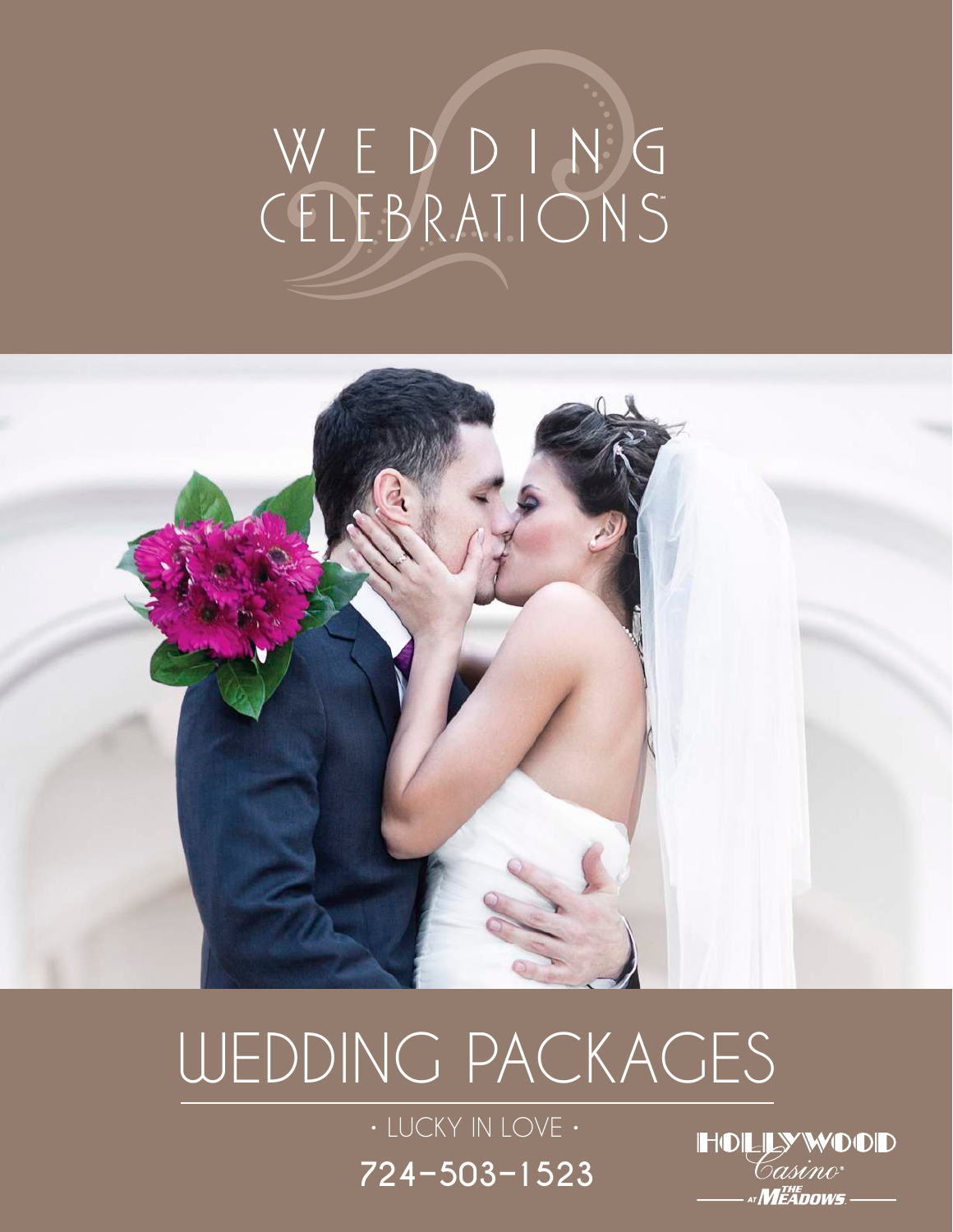# WELCOME

You already have the perfect match, so of course, you're going to want the perfect venue. Whether you're hosting 50 of your closest friends and family or 350, trust the dedicated team at The Meadows Casino to help you make all your dreams come true. The Meadows boasts the elements to make your Wedding the most memorable event of your lifetime. We are honored that you have chosen us to help you with this incredibly special event.

When it comes time to dine with your guests, The Meadows Casino offers the finest menu. From simple rehearsal dinners to elegant hors d'oeuvre stations, plated service to full buffet dinners with carving stations, your Meadows Casino Wedding Coordinator will assist in customizing your menu and program to ensure an unforgettable nuptial event.

This is the celebration of the beginning of your life together. We are committed to making sure your Wedding Day is everything you have imagined it to be. We look forward to providing you and your guests with a fun, personalized, warm and memorable experience.

Sincerely, The Meadows Casino Banquet and Catering Team

724-503-1523

mpb-banquets@pngaming.com www.hollywoodmeadows.com/meetings/weddings

### INCLUSIONS

Personal Venue Coordinator 5 Hour Reception White or Black Chair Covers & Choice of Colored Sash White Floor Length Tablecloths with Linen Napkins Cookie Table Set Up & Cake Cutting

24' x 24' Dance Floor Sparkling Toast for All Guests All China, Glassware and Flatware Personalized Chef Menu Tasting for Couple Private Cocktail Reception for Wedding Party

CELEBRATIONS

WEDDING

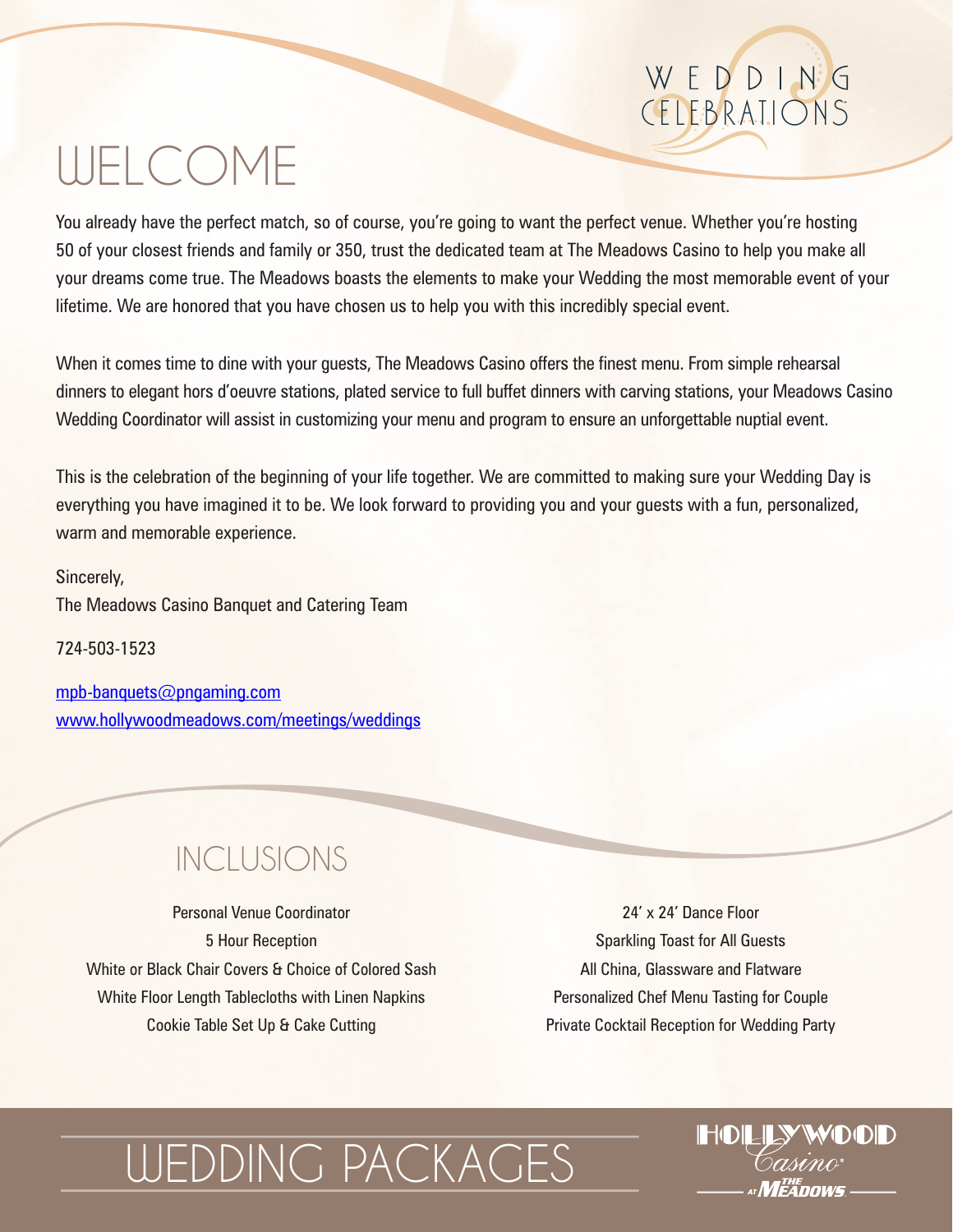# PEARL PACKAGE

### Two Hour Select Open Bar Package

Chairman Spirits, House Wine, Domestic & Imported Beers, Soft Drinks, Coffee

• Garnishes, Mixers, Glassware Included •

Spirits: Absolut Vodka®, Beefeater Gin®, Seagram's 7® Whiskey, Bacardi® Rum, Captain Morgan® Rum, Kahlua®, Jim Beam® Bourbon

Beer: Miller Lite®, Budweiser®, Bud Light®, Coors Light®, Yuengling®

House Wine: Cabernet Sauvignon, Chardonnay, Moscato, White Zinfandel

### Cocktail Reception & Hors d'oeuvres

Hors d'oeuvres (1 hour replenishment)

Choice of 1 Exacta Selection

2 Trifecta Selections

2 Superfecta Selections

1 Signature Selection

### Salad

Choice of One of the following (Includes Rolls and Butter)

Mixed Greens Salad

Caesar Salad

Citrus Supreme Butter Lettuce, Champagne Vinaigrette

Wedge Salad

Sides Vegetable

Choice of Two Choice of Two

Tortellini Primavera *\$155 per Guest, plus tax & gratuity*

### Specialty Entrée Selection

CELEBRATIONS

WEDDING

Choice of One of the Following: Prime Rib of Beef Center Cut Filet of Beef, Garlic Cream Horseradish Sauce Boneless Leg of Lamb, Mint Gravy Pineapple Honey Glazed Ham, Grain Mustard Cedar Planked Herb-Encrusted Salmon, Fresh Herbs & Lemon Turkey Ballotine, Duck Confit Filling

### Entrée Selections

Choice of Three of the Following: Grilled Chicken, Garlic Spinach & Mushroom Cream Sauce Garlic Seared Shrimp, Lemon Caper Butter Chicken Romano, Supreme Sauce Bacon Wrapped Breast of Turkey, Sweet & Spicy BBQ Sauce Crab Stuffed Flounder Newburg Cajun Rubbed Pork Loin Rémoulade Cranberry Sage Stuffed Chicken Breast, Sherry Supreme Sauce



# WEDDING PACKAGES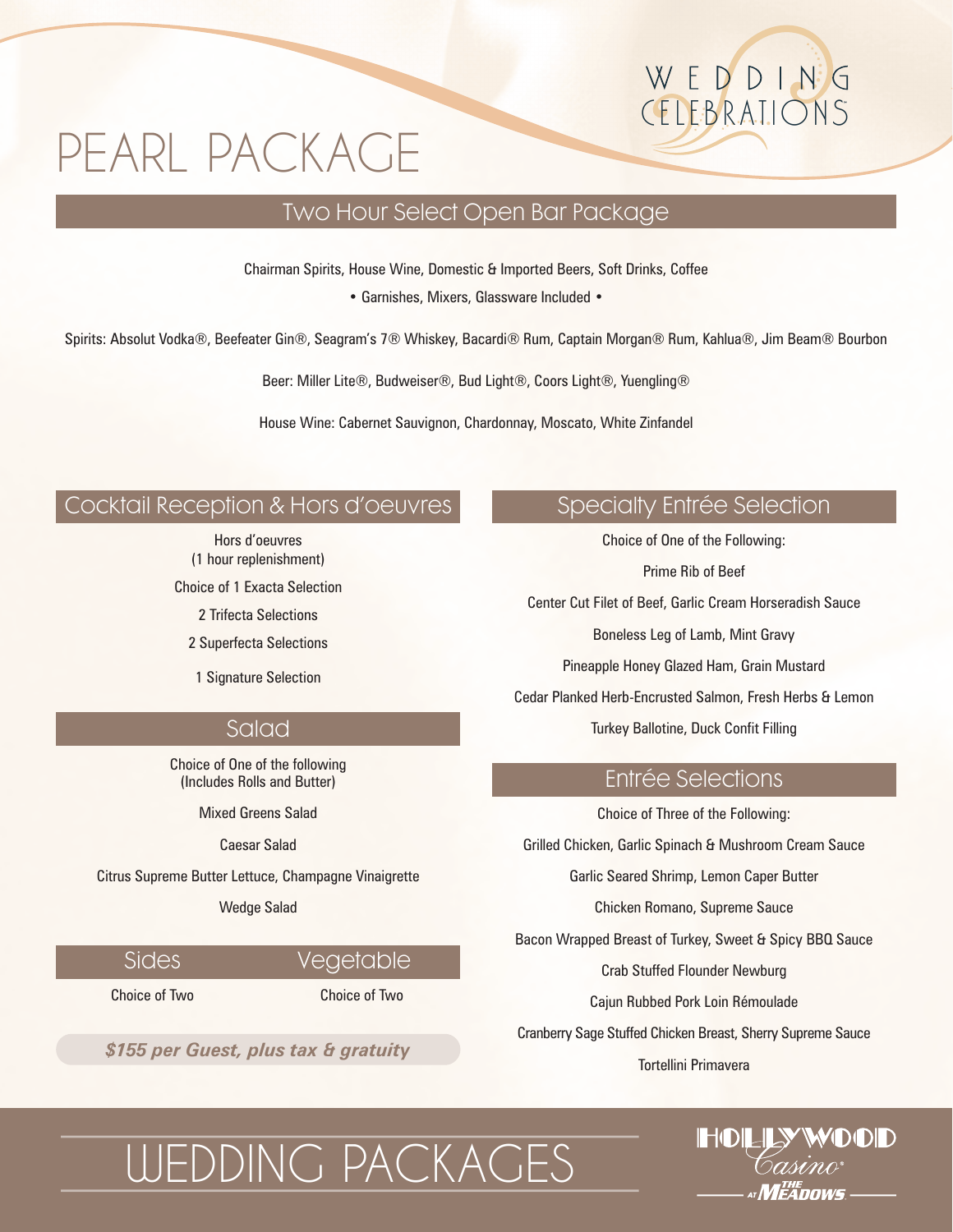# RUBY PACKAGE

### Two Hour Select Open Bar Package

Chairman Spirits, House Wine, Domestic & Imported Beers, Soft Drinks, Coffee

• Garnishes, Mixers, Glassware Included •

Spirits: Absolut Vodka®, Beefeater Gin®, Seagram's 7® Whiskey, Bacardi® Rum, Captain Morgan® Rum, Kahlua®, Jim Beam® Bourbon

Beer: Miller Lite®, Budweiser®, Bud Light®, Coors Light®, Yuengling®

House Wine: Cabernet Sauvignon, Chardonnay, Moscato, White Zinfandel

### Cocktail Reception & Hors d'oeuvres

Hors d'oeuvres (1 hour replenishment)

Choice of 2 Exacta Selections

2 Trifecta Selections

2 Superfecta Selections

### Salad

Choice of One of the Following: (Includes Rolls and Butter)

Mixed Greens Salad

Caesar Salad

Spinach Salad - Baby Spinach, Bacon, Fresh Toasted Croutons, Raspberry Vinaigrette

Cucumber & Tomato- Cucumber, Heirloom Tomato, Feta, Red Onion, Red Wine Vinegar

Sides Vegetable

Choice of Two Choice of One

*\$125 per Guest, plus tax & gratuity*

### Specialty Entrée Selection

CELEBRATIONS

WEDDING

Choice of One of the Following: Steamship Round of Beef, Red Wine Demi-glace

Prime Rib of Beef, Au jus

Sage Roasted Turkey Breast, Pan Gravy

Herb Infused Pork, Autumn Apple Glaze

Brown Sugar Rubbed Virginia Baked Ham, Sweet Country Mustard

### Entrée Selections

Choice of Two of the Following:

Pan Roasted Chicken, Lemon Butter

Coca-Cola® Braised Beef Short Ribs

Chicken Wellington

Grilled Salmon, Butter Dill Cream

Bacon & Shrimp Fettuccine Alfredo

Apple Rosemary Stuffed Chicken Breast

Beef Tip Stir Fry

Eggplant Parmigiana

# WEDDING PACKAGES

# $\bm{M^{THE}_{F\bm{A}}}$ nnwe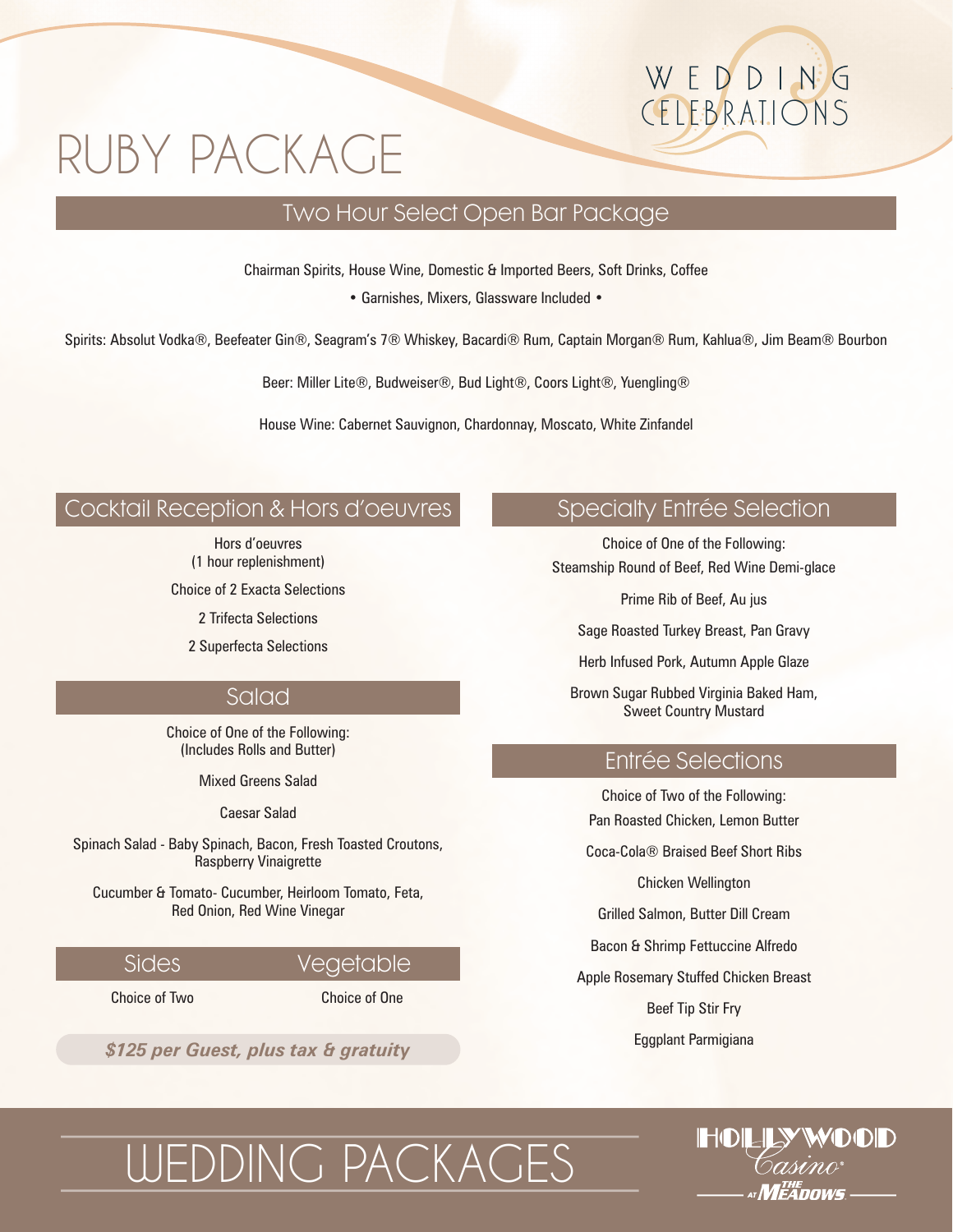# AMETHYST PACKAGE

### Two Hour Select Open Bar Package

Chairman Spirits, House Wine, Domestic & Imported Beers, Soft Drinks, Coffee

• Garnishes, Mixers, Glassware Included •

Spirits: Absolut Vodka®, Beefeater Gin®, Seagram's 7® Whiskey, Bacardi® Rum, Captain Morgan® Rum, Kahlua®, Jim Beam® Bourbon

Beer: Miller Lite®, Budweiser®, Bud Light®, Coors Light®, Yuengling®

House Wine: Cabernet Sauvignon, Chardonnay, Moscato, White Zinfandel

### Cocktail Reception & Hors d'oeuvres

Hors d'oeuvres

(1 hour replenishment)

Choice of 1 Exacta Selection

1 Trifecta Selection

1 Superfecta Selection

### Salad

Choice of One of the Following: (Includes Rolls and Butter)

Mixed Greens Salad

Caesar Salad

### Sides Vegetable

Choice of Two Choice of One

WEDDING PACKAGES

*\$105 per Guest, plus tax & gratuity*

### Specialty Entrée Selection

CELEBRATIONS

WEDDING

Choice of One of the Following: Pepper Crusted Top Round of Beef

Hunter Style London Broil, Cabernet Demi, Onion Mélange

Porchetta Pork Loin, Lemon Aioli

Slow Roasted Turkey Breast, Homemade Gravy & Cranberry Sauce

Baked Pit Ham, Pineapple Cherry Glaze

Roasted Turkey Breast, Cranberry Mustard

### Entrée Selections

Choice of Two of the Following:

Sausage Scallopini

Chicken Wellington

Flounder Imperial

Chicken Provençal

Beef Bourguignon

English Style Cod

Cavatappi Bolognese

Baked Tomato & Parmesan Cheese Pasta

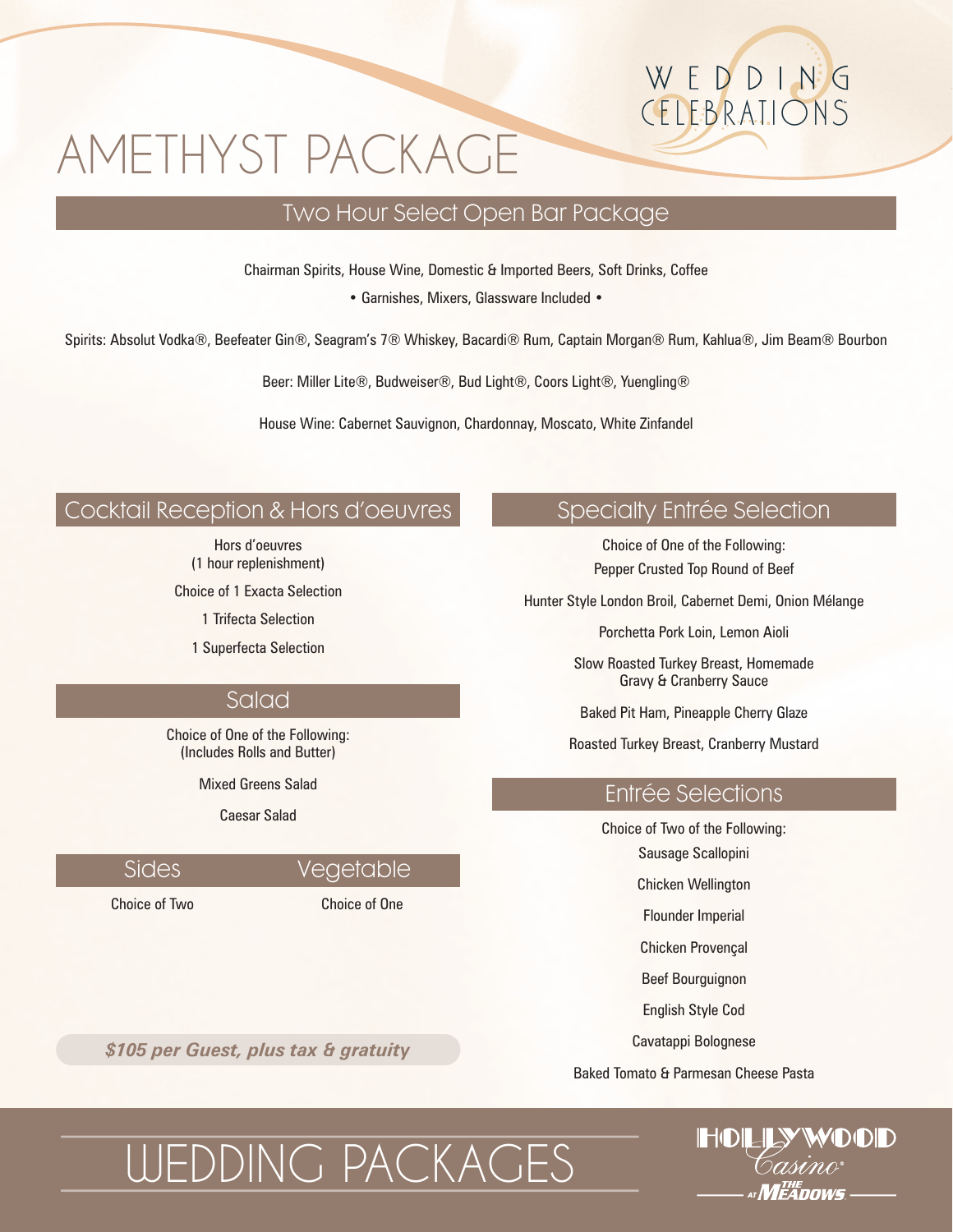# WEDDING CELEBRATIONS

### VEGETABLE & SIDE SELECTIONS

### Vegetable Selections

Roasted Root Vegetables Steamed Seasonal Vegetables Green Beans Amandine Garlic Buttered Pennsylvania Button Mushrooms Roasted Brussels Sprouts with Bacon Haricot Vert Sugar Snap Peas and Fresh Mint Butter Honey Glazed Baby Carrots Broccoli & Roasted Peppers with Garlic

### Side Selections

Garlic Parmesan Roasted New Potatoes Horseradish Cheddar Mashed Potatoes Au Gratin Potatoes Bacon Roasted Fingerling Potatoes Dill Wild Rice Pilaf Crumb Top Macaroni and Cheese Roasted Pepper Orzo Risotto Caramelized Shallot Mashed Potatoes Haluski

### SPECIAL SELECTIONS

### Exacta Selections

Fresh Vegetable Crudite - Ranch Dip Domestic Cheese & Crackers Fresh Sliced Fruit, Midori Dip Grilled and Chilled Vegetables & Dip Spinach Dip and Homemade Pita Chips Tomato Basil Bruschetta Hummus and Pita Chips Homemade Tortilla Chips and Salsa Seven Layer Taco Dip and Chips Crispy Wontons, Mustard and Duck Sauce

### Trifecta Selections

Italian Meat and Cheese Antipasto

Marinated Artichokes, Grilled Asparagus, Hearts of Palm, Roasted Red Peppers, Grissini, Crostini & Imported Olive Bar

Salami Cornucopias with Cream Cheese & Horseradish

Steakhouse Chopped Salad in Crispy Wonton Cup

Assorted Petite Deli Sandwiches

Grilled Vegetable Sliders with Red Pepper Hummus

Tomato Mozzarella Flatbread

Cucumber with Smoked Salmon Mousse

# WEDDING PACKAGES

# HOLLYWOOD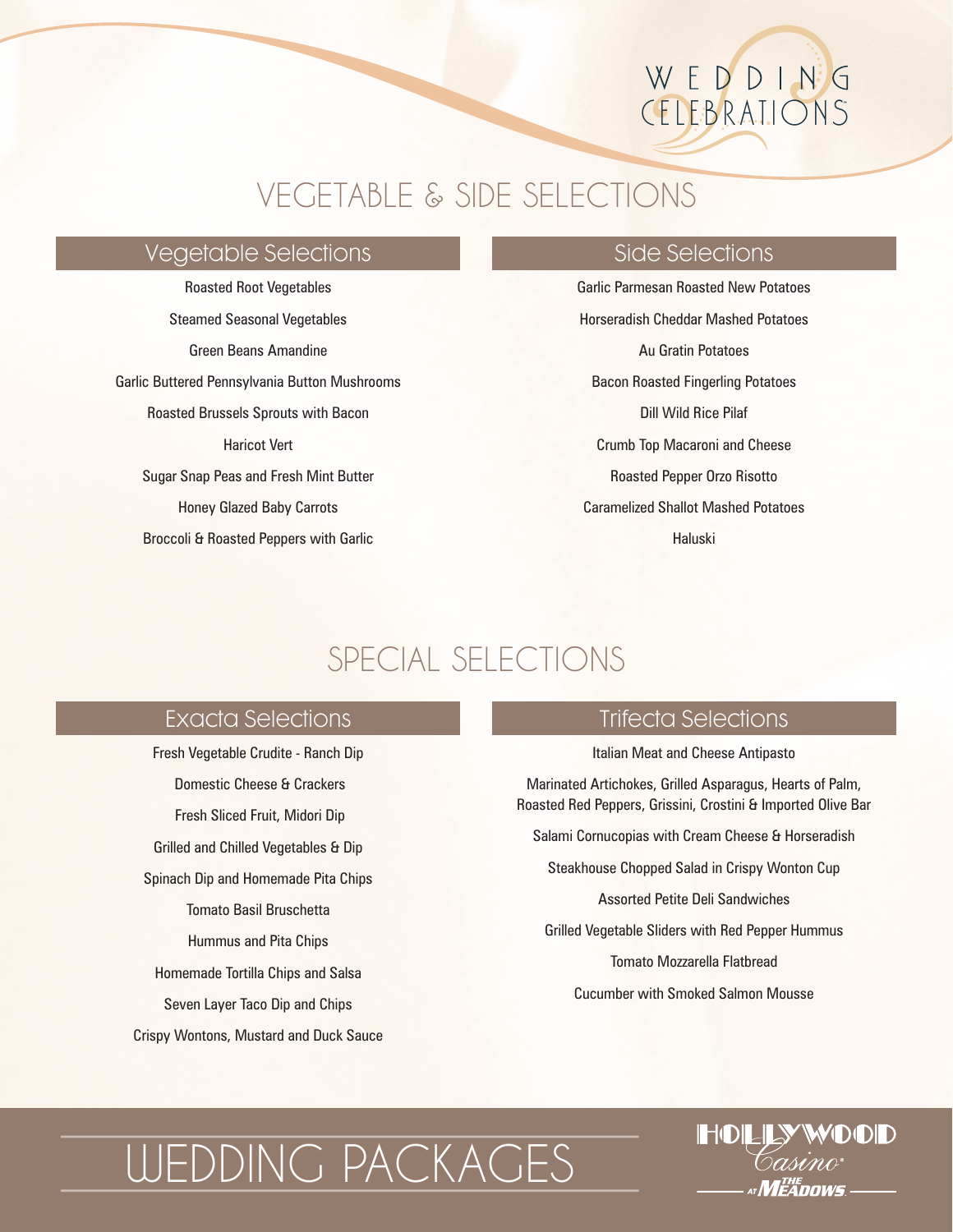# WEDDING CELEBRATIONS

### SPECIAL SELECTIONS

### Superfecta Selections

Fried Ravioli with Marinara Fried Pierogie with Caramelized Onion and Sour Cream Salami, Capicola and Cheese Stromboli Hot Sausage & Cheese Stuffed Zucchini with Marinara Potato Pancakes with Sour Cream and Apple Sauce Pulled Pork Sliders with Dutch Slaw and Crispy Onions Isaly's® BBQ Chipped Chopped Ham Slider Vegetarian Spring Rolls with Sweet Thai Chili Sauce Cream Cheese Wontons with Sweet & Sour Sauce

Fried Provolone Cheese with Marinara Meatballs (Choice of Swedish, Marinara or BBQ Style) Petite Quiche Lorraine Loaded Potato Skins with Chive Sour Cream Chicken Fingers (Choice of Mild, Wild or BBQ Sauce) Coconut Chicken with Pineapple Salsa Petite Beef and Chicken Wellingtons Mac n' Cheese Croquettes

### Signature Selections

Mini Crab Cake Rémoulade Bacon Wrapped Sea Scallops Bacon Wrapped Chicken Tenders with Smoked Ranch Dip Shrimp Kabob with Peppers and Pineapple

### Crab Stuffed Pennsylvania Button Mushrooms Assorted Sushi Beef Carpaccio Lobster Rolls

### **Enhancements**

Additional Selections:

Exacta Hors d'oeuvres • \$150 (per 50 guests) Trifecta Hors d'oeuvres • \$200 (per 50 guests) Superfecta Hors d'oeuvres • \$250 (per 50 guests) Signature Hors d'oeuvres • \$350 (per 50 guests)

# WEDDING PACKAGES

### HOLLYWOOD MEANNAS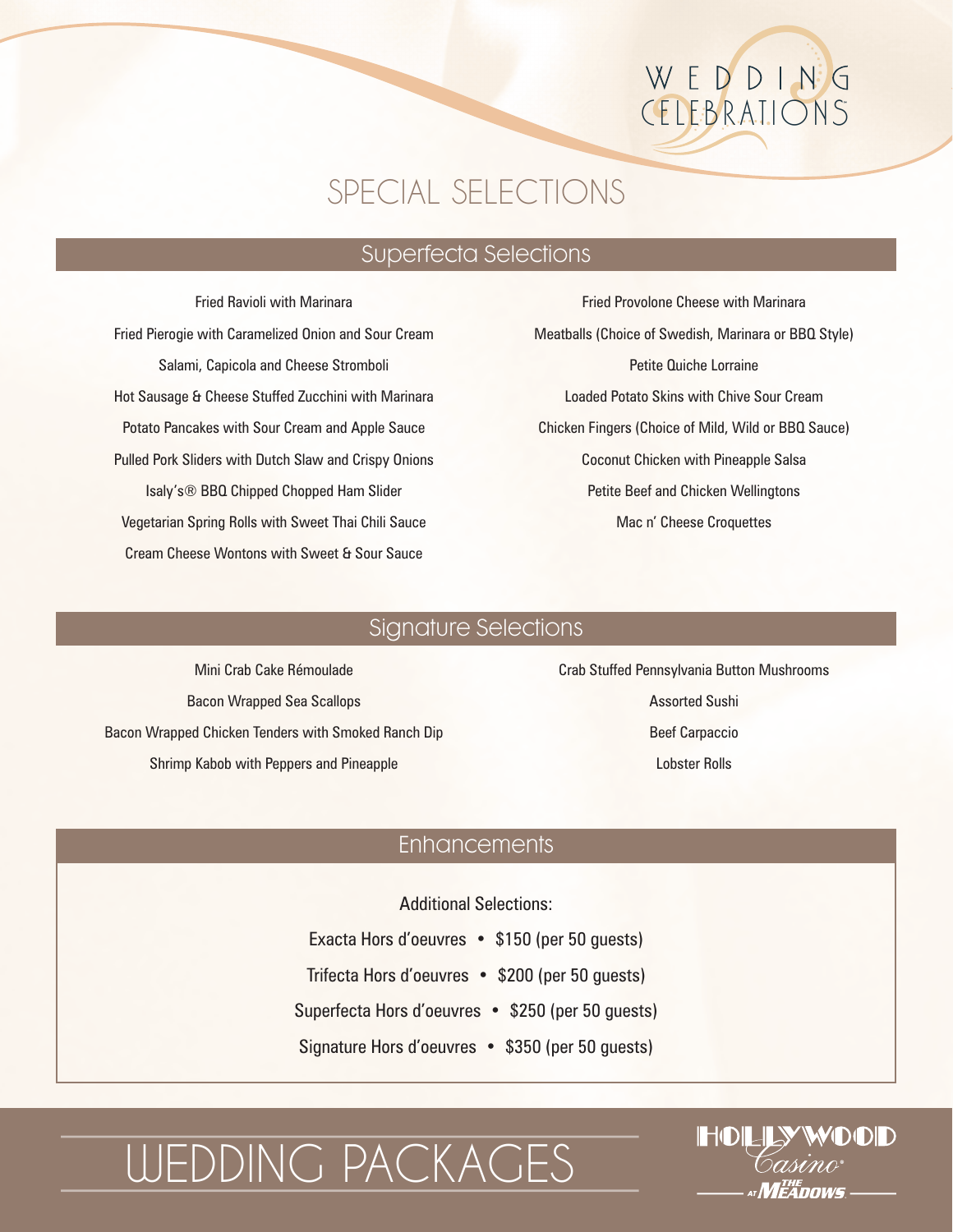### WEDDING CELEBRATIONS

# Frequently Asked Questions

### Are guests under the age of 21 permitted to attend the wedding?

Yes. Guests under the age of 21 are permitted to attend the Wedding. The Banquet Rooms are on the lower level of The Meadows Casino, along with the Racetrack and Bowling Alley, so all ages have access. Guests under the age of 21 are not permitted on the Casino Floor and should enter at the South Entrance for access to the lower level. Children's menu options are available for guests under age 12.

### Is there a Room Rental Fee? Is there a Set up and Tear Down Fee?

A minimum food and beverage spend (excluding tax and gratuities) is required. If the minimum food and beverage spend is not met, the difference is applied as a room rental fee. There is no set up or tear down fee.

### Are rates the same if we have our ceremony and reception at the venue?

There is an additional \$600 charge for holding both ceremony and reception. Other fees may apply according to your particular needs. This will be determined during your meeting with the Wedding Coordinator.

### How many people does your site comfortably hold?

The Triple Crown Room will comfortably hold up to 300 for a dinner or seated reception. Inquire about our Event Center for larger capacity events.

### How many hours will we be able to have the room?

The typical reception rental is 5 hours, but we are flexible in the event that the ceremony does not run according to schedule. The 5 hours does not include time used for decorating. Please inquire regarding details.

### Can we invite outside vendors such as florist, DJ, Videographer, Photographer, etc?

Yes. Each vendor should be a reputable and licensed business professional. They should provide the venue with proof of liability insurance and worker's compensation insurance. If the vendor cannot provide these documents they must sign an indemnification agreement releasing the venue and its owners from any liability resulting in injury or loss on their part while operating at the venue. All vendors are responsible for supplying all items related to product or service they supply for the event.

### What are the tax and gratuity charges?

There is a 6% tax on food, no tax on alcohol and 20% gratuity.

### Are discounts offered for off-season or non-Saturday weddings and receptions?

Yes, we offer reductions on off-season days of the week and months of the year (January-March). Also, there are discounts on complete wedding weekend services ranging from bridal showers and rehearsal dinners to wedding packages and ceremony fees.

HOLLYWOOD

 $\bm{M^{THE}_{F}\bm{A}}$ nnws

# WEDDING PACKAGES